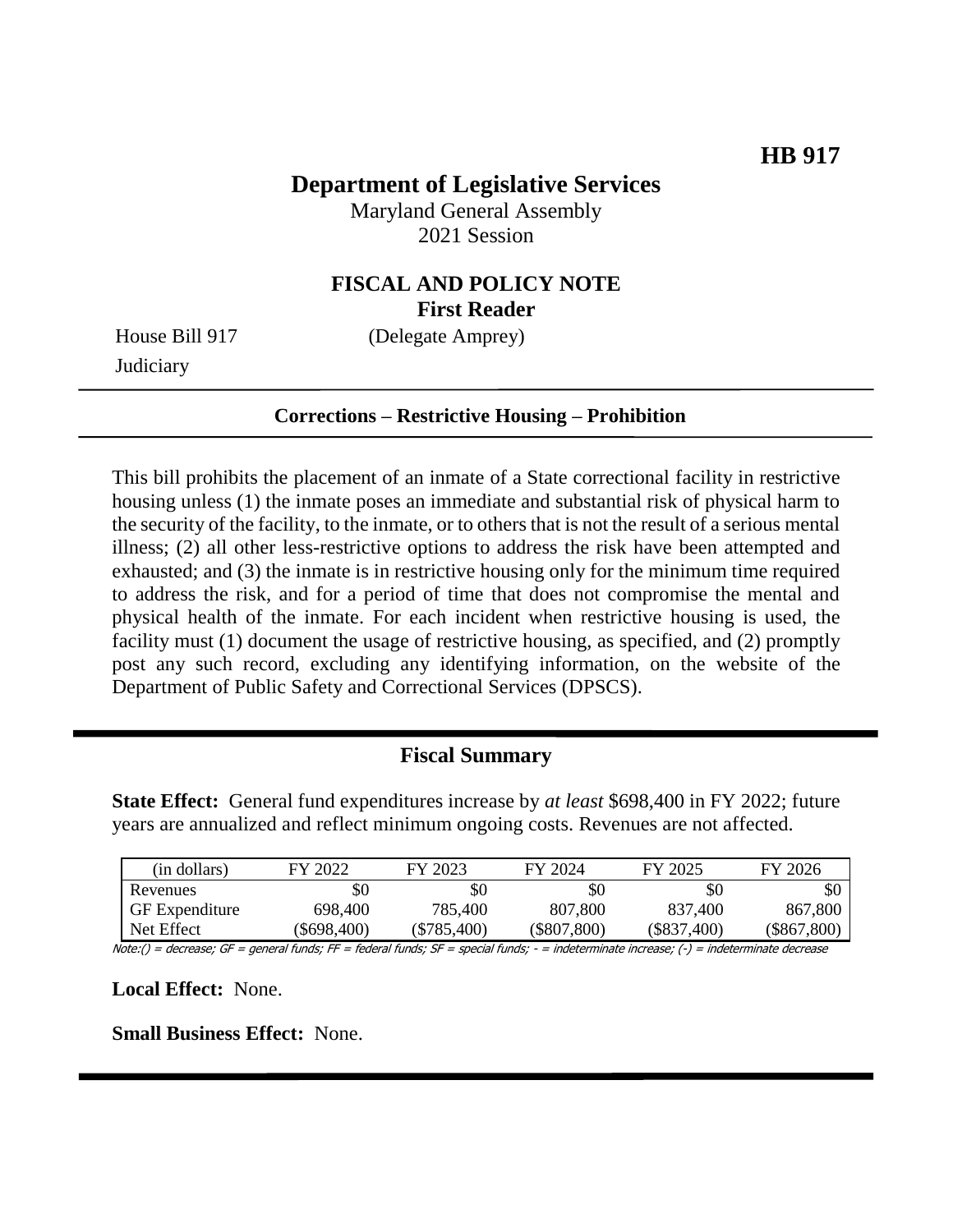### **Analysis**

**Current Law:** DPSCS is authorized to adopt regulations for the operation and maintenance of State correctional facilities, including regulations concerning the discipline and conduct of inmates, including the character of punishments for violations of discipline.

By regulation, the managing official of a correctional facility must maintain a written policy and procedure governing the placement, removal, supervision, and rights of an inmate assigned to "administrative segregation," "disciplinary detention," medical isolation, and protective custody status, which includes provisions for (1) identification of persons authorized to place and remove an inmate from special confinement; (2) designation of circumstances and conditions warranting assignment and release; (3) specification of timeframes, method, and persons authorized to review status; (4) access to services, programs, and activities consistent with the inmate's status; and (5) maintenance of supervision records of specified activities and occurrences.

"Administrative segregation" means a form of physical separation of an inmate from the general population determined by the classification process or authorized personnel when the continued presence of an inmate in the general population would pose a serious threat to (1) life; (2) property; (3) self; (4) staff or other inmates; (5) the security or orderly functioning of the facility; or (6) the well-being of society. "Disciplinary detention" means a form of physical separation in which an inmate found guilty at a disciplinary hearing is confined apart from the general population for a designated period of time.

DPSCS regulations also address inmate discipline. An inmate who commits a rule violation is subject to the inmate disciplinary process of the department. Sanctions for inmate rule violations include (1) placement of an inmate on disciplinary segregation; (2) revocation of good conduct and special projects credits; (3) suspension of inmate privileges; or (4) restitution for lost, stolen, altered, damaged, or destroyed property of the State, a person, or an entity. Rule violations are categorized according to the severity of the offense. When staff believe a rule violation has occurred, an investigation is initiated within one calendar day of the alleged violation, and a shift supervisor determines whether the violation merits a hearing, informal disposition, or reduction to an incident report. Staff serves a notice of inmate rule violation and disciplinary hearing on the inmate, and a shift commander may isolate the inmate if the inmate poses a threat to security.

HB 917/ Page 2 Following a hearing, and upon a determination of guilt, a hearing officer may permit the defendant inmate or, if represented, the defendant inmate's representative and, if assigned, the facility representative, to argue for appropriate sanctions. The hearing officer also (1) determines and imposes appropriate sanctions in regard to disciplinary segregation time and loss of diminution credits according to an adjustment history sentencing matrix and (2) informs the hearing participants of the sanction imposed and the period and effective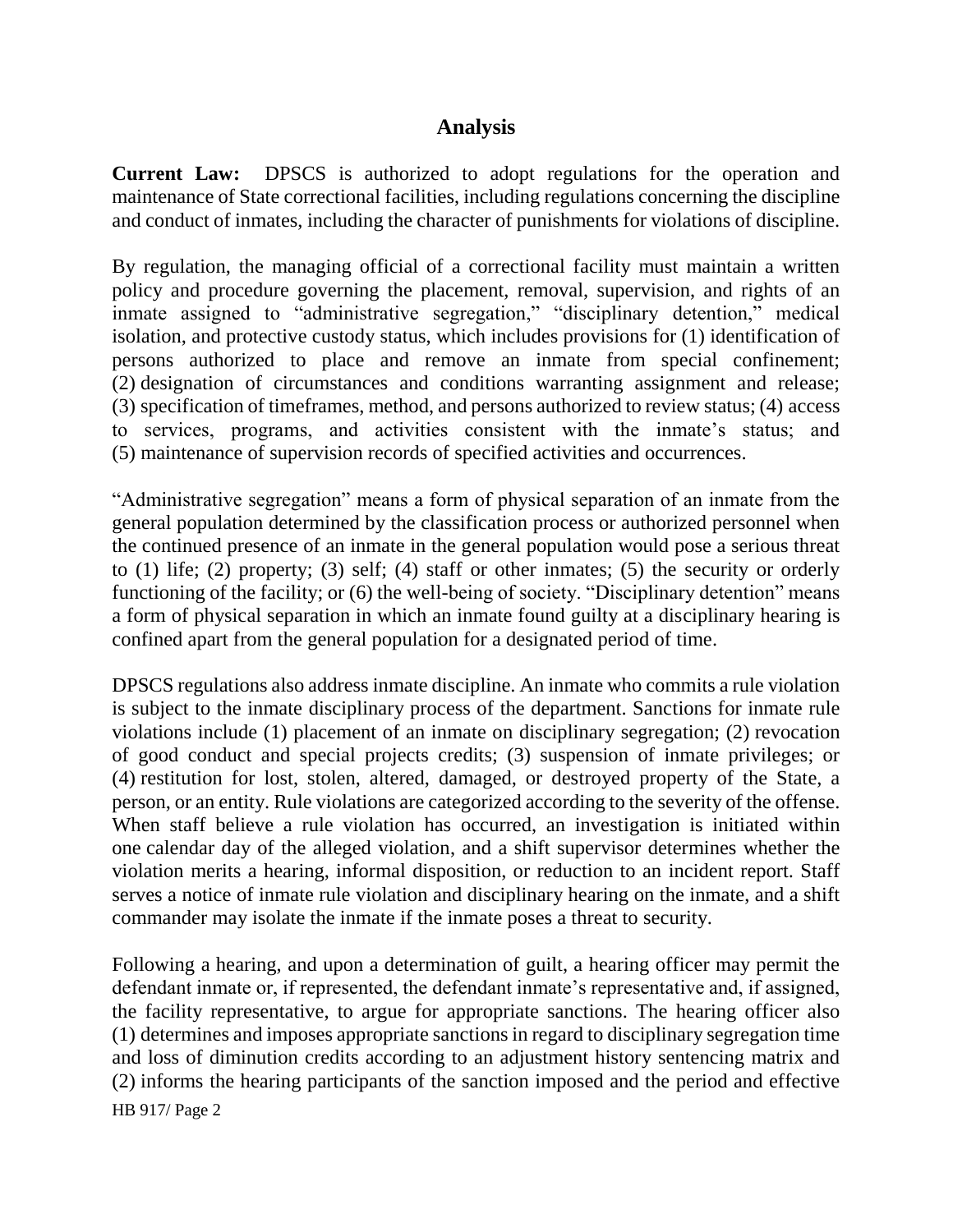date of the sanction. The standard of proof required for the administrative process is "substantial evidence." "Substantial evidence" means such relevant evidence as a reasonable mind might accept as adequate to support a conclusion.

Chapters 596 and 597 of 2016 require DPSCS, by December 31 of each year, to submit specified information relating to inmates in restrictive housing to the Governor's Office of Crime Prevention, Youth, and Victim Services and the General Assembly. The latest report can be found [here.](http://dlslibrary.state.md.us/publications/Exec/DPSCS/COR9-614(b)(1)_2019.pdf)

Chapters 526 and 527 of 2019 expanded the entities required to submit information relating to inmates in restrictive housing to include each correctional unit (all correctional units within each jurisdiction). The latest report can be found [here.](http://dlslibrary.state.md.us/publications/Exec/GOCPYVS/COR9-614(b)_2020.pdf) In addition, Chapters 526 and 527 prohibit the placement of a minor in restrictive housing unless the managing official of the facility finds by clear and convincing evidence that there is an immediate and substantial risk of physical harm to the minor, other inmates, or staff or to the security of the facility. "Restrictive housing" means a form of physical separation that has not been requested by the inmate in which the inmate is placed in a locked room or cell for approximately 22 hours or more out of a 24-hour period and includes administrative segregation and disciplinary segregation.

**State Expenditures:** General fund expenditures for DPSCS increase by *at least* \$698,375 in fiscal 2022, which accounts for the bill's October 1, 2021 effective date. This estimate reflects the cost of hiring 14 administrative aides to document and post to the DPSCS website the required information relating to the usage of restrictive housing in all State correctional facilities*.* It includes salaries, fringe benefits, one-time start-up costs, and ongoing operating expenses. It also includes one-time programming costs for necessary changes to the Offender Case Management System to track and document the required information.

| <b>Positions</b>                          | 14.0      |
|-------------------------------------------|-----------|
| Salaries and Fringe Benefits              | \$607,737 |
| <b>Programming Costs</b>                  | 12,500    |
| <b>Other Operating Expenses</b>           | 78,138    |
| <b>Minimum FY 2022 State Expenditures</b> | \$698,375 |

Future year expenditures, which reflect minimum ongoing costs, reflect full salaries with annual increases and employee turnover and ongoing operating expenses.

In addition to the costs estimated above, additional costs are likely incurred. The current medical contract likely needs to be modified to increase the number of clinical staff in certain correctional facilities. Also, additional costs are likely incurred for hearings through the Inmate Grievance Office for inmates who challenge placement in restrictive housing.

HB 917/ Page 3